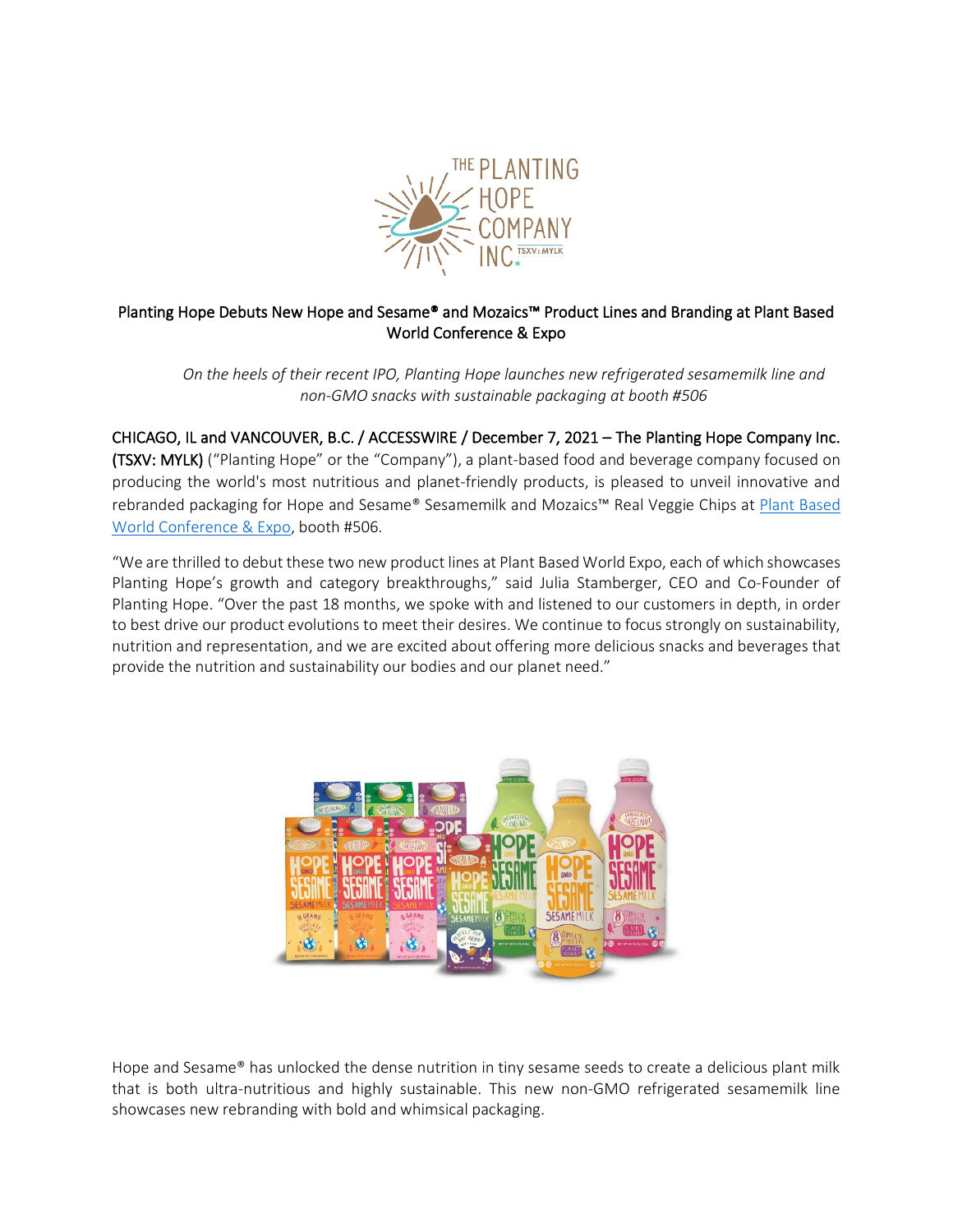

Mozaics™ Real Veggie Chips feature veggies as the #1 ingredient, delivering plant protein and dietary fiber in a tasty popped chip and will showcase its new non-GMO product range that uses a one-of-a-kind degradable packaging film that produces clean, renewable energy.

The new Hope and Sesame® non-GMO refrigerated lineup joins the brand's flagship organic varieties and will be available in stores beginning in January 2022. The refrigerated line comes in three flavors, [Unsweetened Original,](https://hopeandsesame.com/products/hope-sesame-non-gmo-unsweetened-original-chilled-sesamemilk-48oz) [Unsweetened Vanilla,](https://hopeandsesame.com/products/hope-sesame-non-gmo-unsweetened-vanilla-chilled-sesamemilk-48oz) and [Chocolate Hazelnut,](https://hopeandsesame.com/products/hope-sesame-non-gmo-chocolate-hazelnut-chilled-sesamemilk-48oz) and delivers eight grams of complete protein per serving (including all nine essential amino acids). Sesame is very sustainable, requiring very little water to cultivate; as a result sesamemilk likely has the lowest water usage among plant-based milks. Sesame is also naturally pest-resistant, it can self-pollinate (making sesame very beefriendly), and the production of sesamemilk includes upcycling: after sesame is pressed for oil, Hope and Sesame® upcycles the rest of the seed (previously considered a byproduct). Hope and Sesame® sesamemilk is vegan, a good source of protein, an excellent source of vitamin D and calcium, is Certified Gluten-Free and Certified Kosher, and is free from soy and dairy. All Hope and Sesame® products are Non-GMO Project Verified and Certified by the Plant Based Foods Association.

At Plant Based World Expo, Hope and Sesame® will debut a new refrigerated product line with refreshed branding that will be incorporated on all SKUs and future innovations in 2022. The new branding infuses our sesame seeds with personalities, magic and whimsy.

Hope and Sesame® is a finalist in three categories for the 2021 World Plant-Based Awards: Best Milk Alternative, Best Plant-Based Beverage and Best Plant-Based Sustainability. The winners will be announced at a special awards ceremony during the Plant Based World Expo on December 9<sup>th</sup> at 3:15 p.m. EST at the Javits Center, New York. The judging panel selected finalists from 110 entries spanning across 20 countries and 15 categories.

[Mozaics™](https://mozaicschips.com/) Real Veggie Chips will unveil the use of a first-of-its-kind sustainable packaging that transforms into clean, renewable energy through the decomposition process. With this revolutionary new packaging material from [NEO Plastics™,](https://aripack.com/neo-plastics/) Mozaics™ is making it easier than ever for consumers to "do better" by reducing landfill waste while contributing to a better planet. Unlike other snack bags that are either nondegradable or require commercial composting, the new Mozaics™ packaging does not require separate recycling or disposal and breaks down in any landfill once disposed of in the normal waste stream.

Mozaics™ will also debut a new look in its planet-friendly packaging across all three of the brand's non-GMO flavors [\(Sea Salt,](https://mozaicschips.com/sea-salt-veggie-chips) [BBQ,](https://mozaicschips.com/bbq-veggie-chips) an[d Salsa\)](https://mozaicschips.com/spicy-salsa-veggie-chips). Mozaics™ Real Veggie Chips feature real veggies as the number one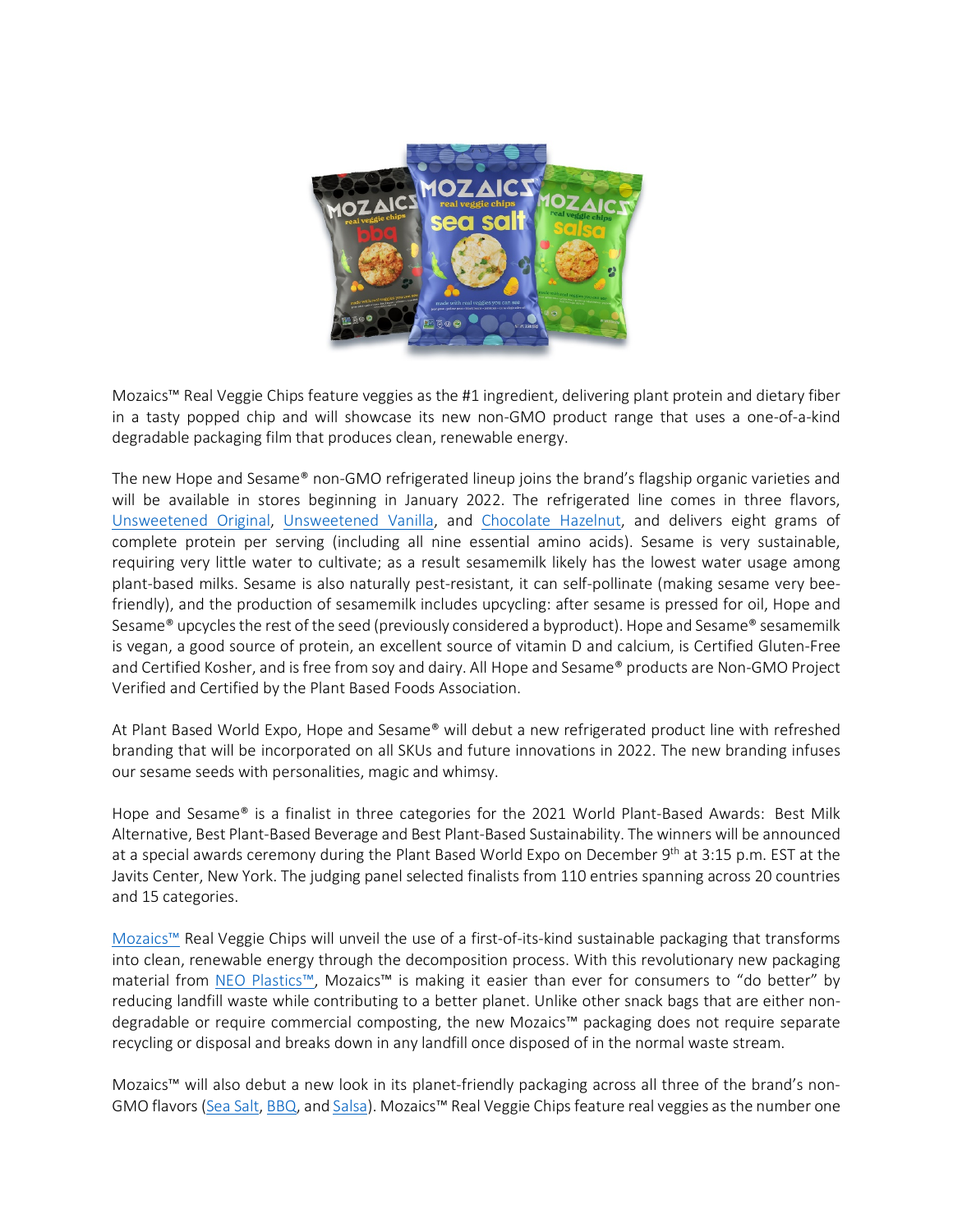ingredient, including green peas, yellow peas, and black beans. In fact, 40% of every chip is real peas and beans. Each serving delivers 3g to 4g of plant protein and 2g to 3g of dietary fiber. Our customers call Mozaics™ 'guilt-free' – popped like air-popped popcorn (not fried like potato chips!), no oil is used in the popping process, just a light spritz of extra virgin olive oil after popping to aid with seasoning.

Visually, the rebranded Mozaics™ packaging is bold and attention-grabbing with hyper-focused messaging and imagery thoughtfully placed throughout that emphasizes the qualities that matter most – nutrition and sustainability. The new packaging showcases key certifications, including Non-GMO Project Verified, Certified Gluten Free, and Certified Kosher. The bags also showcase the use of NEO Plastics™ that are made from a degradable material that converts to clean energy in landfills without requiring separate recycling.

"We are proud that our new Mozaics™ Real Veggie Chips deliver on two strong desires from consumers, who told us they were frustrated with snacking alternatives that do not truly provide real veggie content or practical sustainability," said Julia Stamberger. "We have prioritized accordingly, with both real veggies as the number one ingredient in Mozaics™ and with truly actionable sustainable packaging that does not require consumers to change their behavior to impact its sustainability."

For more information about Hope and Sesame® and Mozaics™, please visit each brand's respective website at [www.hopeandsesame.com](http://www.hopeandsesame.com/) and [www.mozaicschips.com.](https://mozaicschips.com/)

# About Hope and Sesame®

Hope and Sesame<sup>®</sup> has cracked the code on unlocking the dense nutrition in tiny sesame seeds to create an important new trend in plant milk: sesamemilk, both ultra-nutritious and highly planet-friendly. Sesame requires very little water to cultivate, is naturally pest-resistant, and can self-pollinate. Sesamemilk is comparable nutritionally to dairy milk, delivering 8g of complete protein per serving (including all 9 essential amino acids) – that's 8x the protein in most nut milks and 3x the protein in most oat milks.

Hope and Sesame® sesamemilk can be purchased online at [www.hopeandsesame.com](http://www.hopeandsesame.com/) and ecommerce retailers including [Amazon,](https://www.amazon.com/Hope-Sesame-Organic-Chocolate-6-pack/dp/B07HBCNFBX) [Hive Brands,](https://hivebrands.com/collections/hope-sesame) [Deliciousness,](https://deliciousness.com/collections/hope-sesame) [QVC,](https://www.qvc.com/kitchen-&-food/hope-&-sesame/_/N-lglvZ15rtioz/c.html) and [AAFES Exchange](https://www.shopmyexchange.com/) and is available on the shelf-stable and refrigerated aisles at select retailers including Kroger and Sprouts stores. Store locator available a[t https://www.hopeandsesame.com/store-locator.](https://www.hopeandsesame.com/store-locator)

# About Mozaics™

Mozaics™ Real Veggie Chips deliver tasty crunch that you can feel great about with 3g to 4g of plant protein per serving and 2-3g of dietary fiber. Our #1 ingredients are veggies you can see in each popped chip with flavors including Sea Salt, BBQ, and Salsa. Big taste, big nutrition, guilt-free – now that's a REAL veggie chip Mozaics™ come in 0.75oz. and 3.5oz. sizes and can be purchased individually at [www.mozaicschips.com](https://mozaicschips.com/) and [Amazon.](https://www.amazon.com/stores/MozaicsChips/page/A1517AEB-9CA8-4238-8246-83EF22ECEC5D?store_ref=BLP_HW_A5CB0753-C23C-4D33-82B0-4FD7101C984C) Subscription options also available.

Mozaics™ have been recognized as NEXTY 2020 Finalist, Best New Salty/Savory Snack; as Mindful Food Awards/Best Veggie Chip; and as a Snaxpo Finalist.

# About The Planting Hope Company Inc.

Planting Hope develops, launches and scales uniquely innovative plant-based and planet-friendly food and beverage brands. Planting Hope's cutting-edge products fill key unmet needs in the skyrocketing plantbased food and beverage space. Founded by experienced food industry entrepreneurs, Planting Hope is a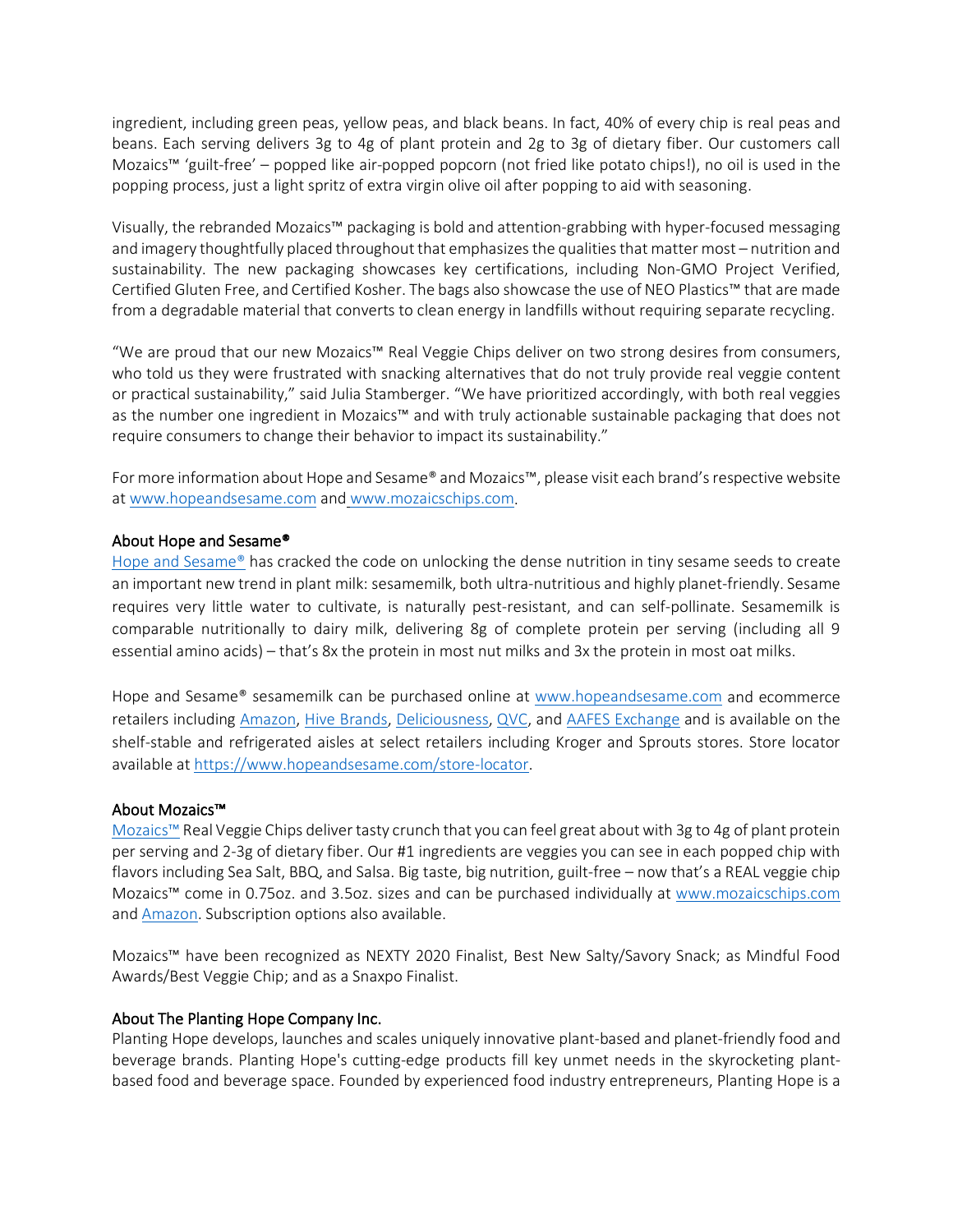women-managed and woman-led company with a focus on nutrition, sustainability and diversity. For more information visit: [www.plantinghopecompany.com.](http://www.plantinghopecompany.com/)

#### **Contacts**

# Company Contact:

Julia Stamberger CEO and Co-founder (773) 492-2243 [julia@plantinghopecompany.com](mailto:julia@plantinghopecompany.com)

# Media Contact:

Rachel Kay Public Relations Becca Stonebraker (818) 383-3929 becca@rkpr.net

# Investor Relations Contact:

Caroline Sawamoto Investor Relations (773) 492-2243 [ir@plantinghopecompany.com](mailto:ir@plantinghopecompany.com)

*Neither the TSX Venture Exchange nor its Regulation Services Provider (as that term is defined in the policies of the TSX Venture Exchange) accepts responsibility for the adequacy or accuracy of this release.*

# Forward-Looking Statement

*This news release contains "forward-looking statements" or "forward-looking information" (collectively referred to hereafter as "forward-looking statements") within the meaning of applicable Canadian securities legislation. All statements that address activities, events, or developments that the Company expects or anticipates will, or may, occur in the future, including statements about the Company's ability to execute on its goals, the timing pertaining to these goals and receipt of applicable consents and approvals, the timing and success of anticipated product launches, and the Company's business prospects, future trends, plans and strategies. In some cases, forward looking statements are preceded by, followed by, or include words such as "may", "will," "would", "could", "should", "believes", "estimates", "projects", "potential", "expects", "plans", "intends", "proposes", "anticipates", "targeted", "continues", "forecasts", "designed", "goal",*  "anticipate" or the negative of those words or other similar or comparable words. Although the *management of the Company believes that the assumptions made and the expectations represented by such statements are reasonable, there can be no assurance that a forward-looking statement herein will prove to be accurate. Forward-looking statements involve known and unknown risks, uncertainties, and other factors which may cause the actual results, performance, or achievements of the Company to be materially different from any future results, performance, or achievements expressed or implied by such forward-looking statements. Although management of the Company has attempted to identify important*